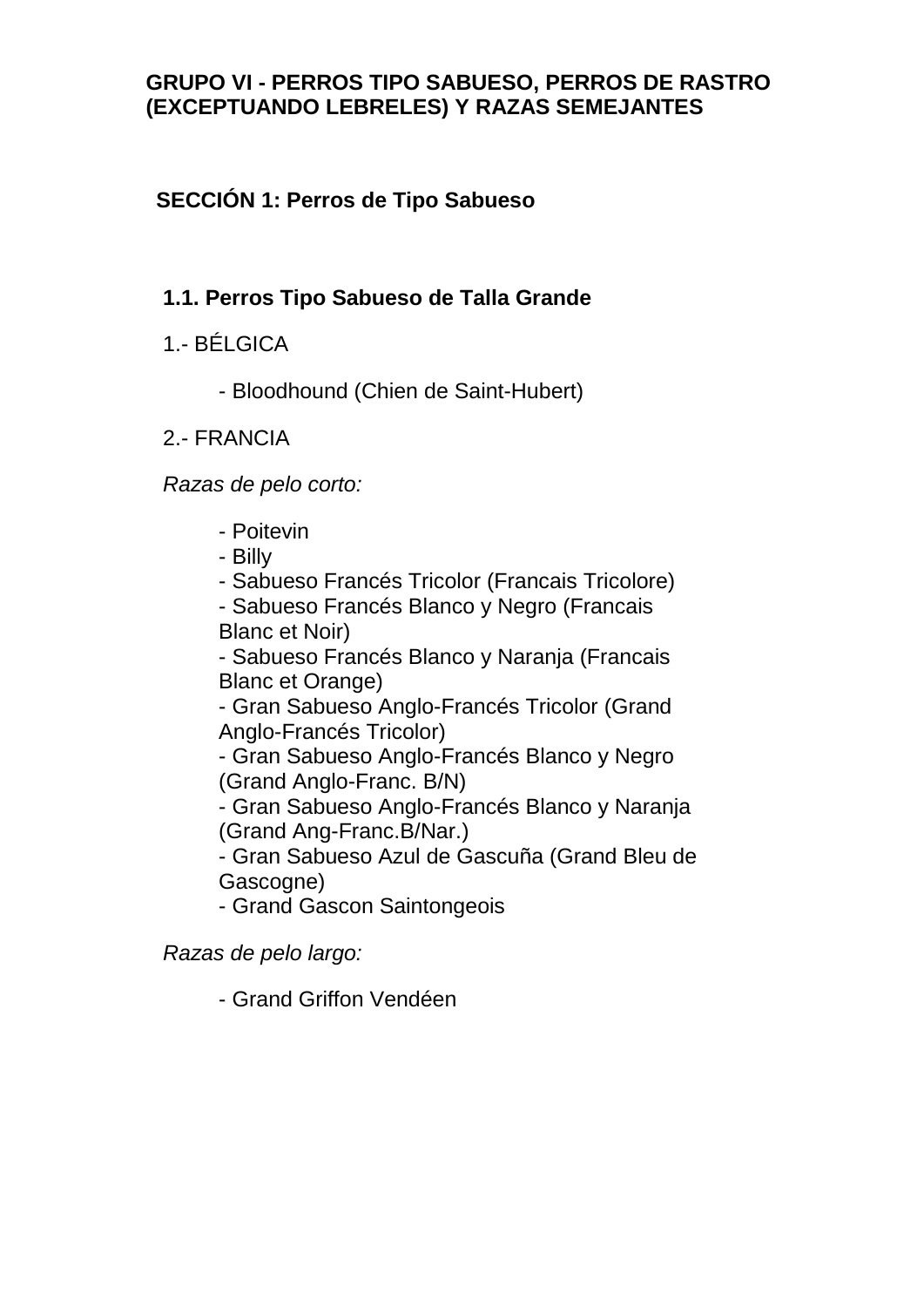## 3.- GRAN BRETAÑA

- Foxhound (Inglés)
- Otterhound

4.- U.S.A.

- American Foxhound
- - Negro y fuego Coonhound (Black and Tan Coonhound)

# **1.2. Perros Tipo Sabueso de Talla Mediana**

1.- BOSNIA

- Bosanski Ostrodlaki Gonic Barak (Sabueso de Bosnia Pelo Duro)

- 1.- CROACIA
	- Istarski Kratkodlaki Gonic (Pelo Corto)
	- Istarski Ostrodlaki Gonic (Pelo Duro)
	- Posauki Gonic
- 3.- ESPAÑA
	- Sabueso Español
- 4.- FRANCIA

*Razas de pelo corto:*

- Anglo-Francais de Petite Vénerie
- Ariegois
- Beagle-Harrier
- Chien d'Artois
- Porcelaine
- Pequeño Azul de Gascuña (Petit Bleu de Gascogne)
- Petit Gascon Saintogeois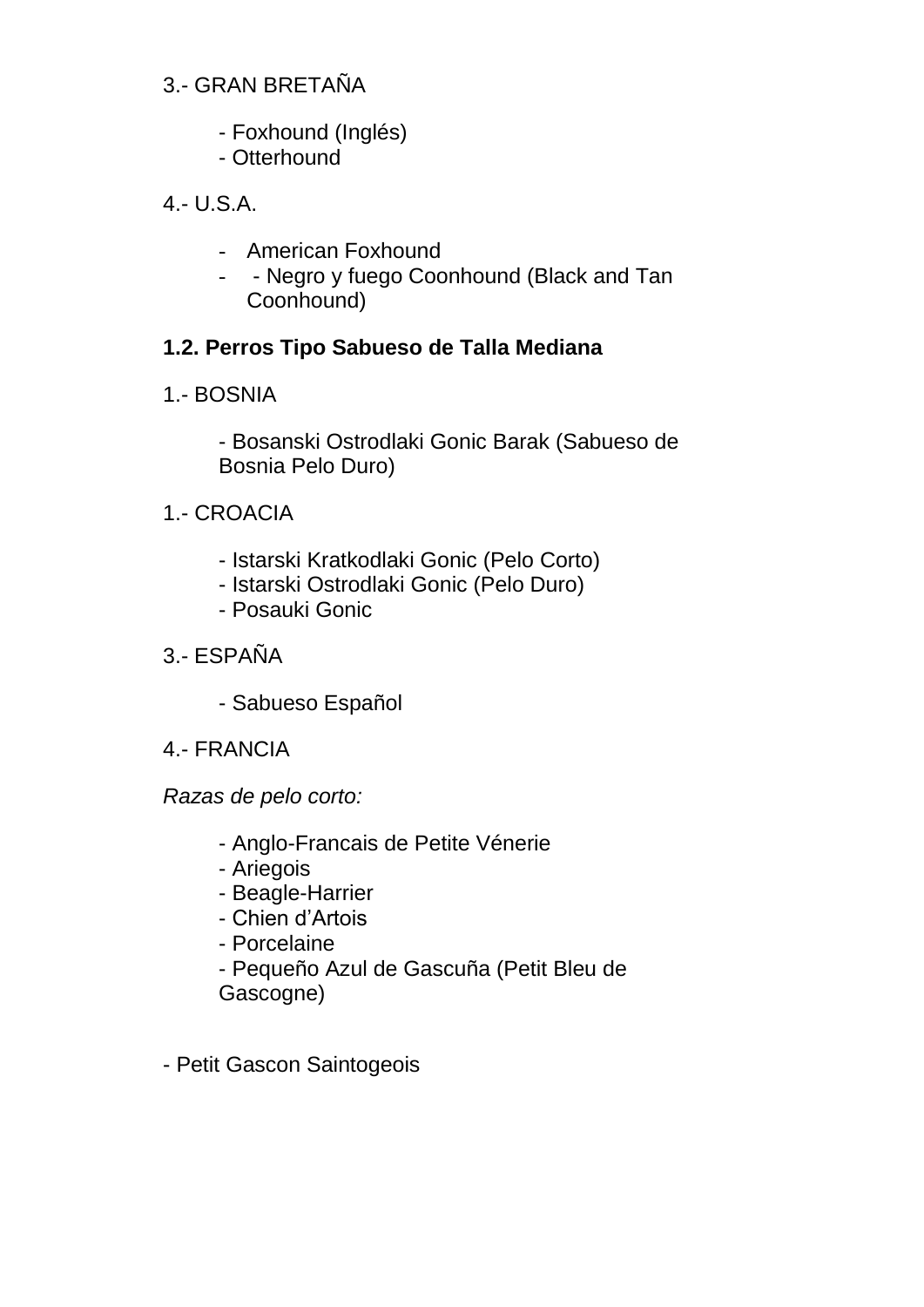*Razas de pelo Duro:*

- Briquet Griffon Vendéen - Griffon Azul de Gascogne (Griffon Bleu de Gascogne) - Griffon Leonado de Bretaña (Griffon Fauve de Bretagne)

- Griffon Nivernais

## 5.- GRAN BRETAÑA

- Harrier
- 6.- GRECIA
	- Hellinikos Ichnilatis
- 7.- ITALIA
	- Segugio Italiano
		- a) Pelo Corto (a Pelo Raso)
		- b) Pelo Duro (a Pelo Forte)

# 8.- YUGOSLAVIA

- Jugoslavenski Trobojni Gonic (Sabueso Tricolor Yugoslavo)
- Planinski Gonic (Sabueso Yugoslavo de Montaña)
- Serbski Gonic (Sabueso Serbio)
- 9.- HUNGRÍA
	- Erdélyi Kopó
- 10.- NORUEGA
	- Dunker Haldenstovare
	- Hygenhund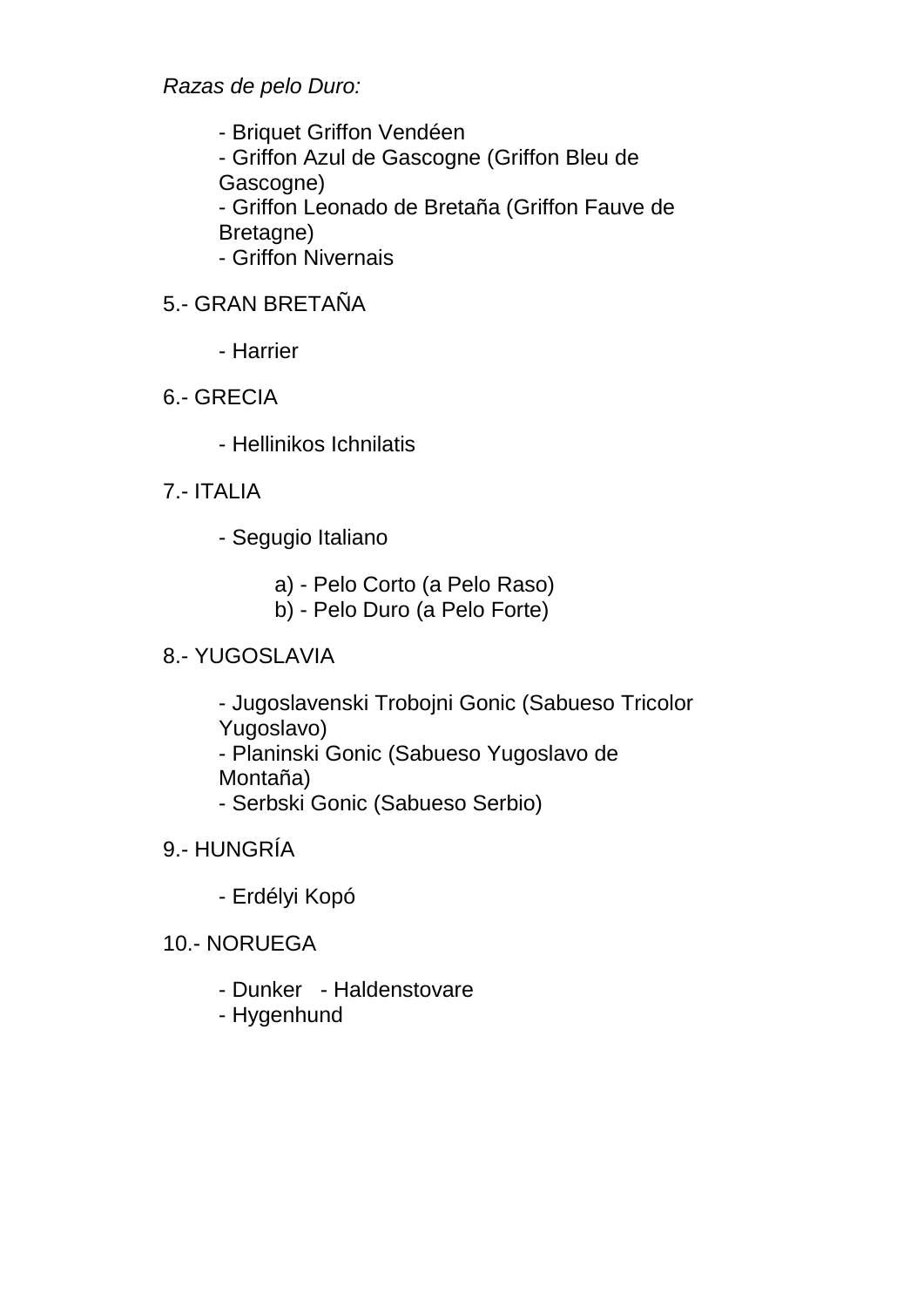## 11.- AUSTRIA

- Brandlbracke
- Steirische Rauhhdarbracke
- Tiroler Bracke
- 12.- POLONIA
	- Ogar Polski
- 13.- SUIZA
	- Schweizer Laufhunde-Chiens Courants Suisses

- Berner Laufhaund (Chien Courant Bernois)

- Bruno du Jura (Jura Laufhund)

- Luzerner Laufhund (Chien Courant de Lucernois)

- Schwyzer Laufhund (Chien Courant de Schwyz)

#### 14.- SLOVAQUIA

- Slovensky Kopov
- 15.- FINLANDIA
	- Suomenajokoïra
- 16.- SUECIA
	- Hamiltonstövare
	- Schillerstövare
	- Smalandsstövare

# **1.3. Perros Tipo Sabueso de Talla Pequeña**

- 1.- ALEMANIA
	- Deutsche Bracke
	- Westfalische Dachsbracke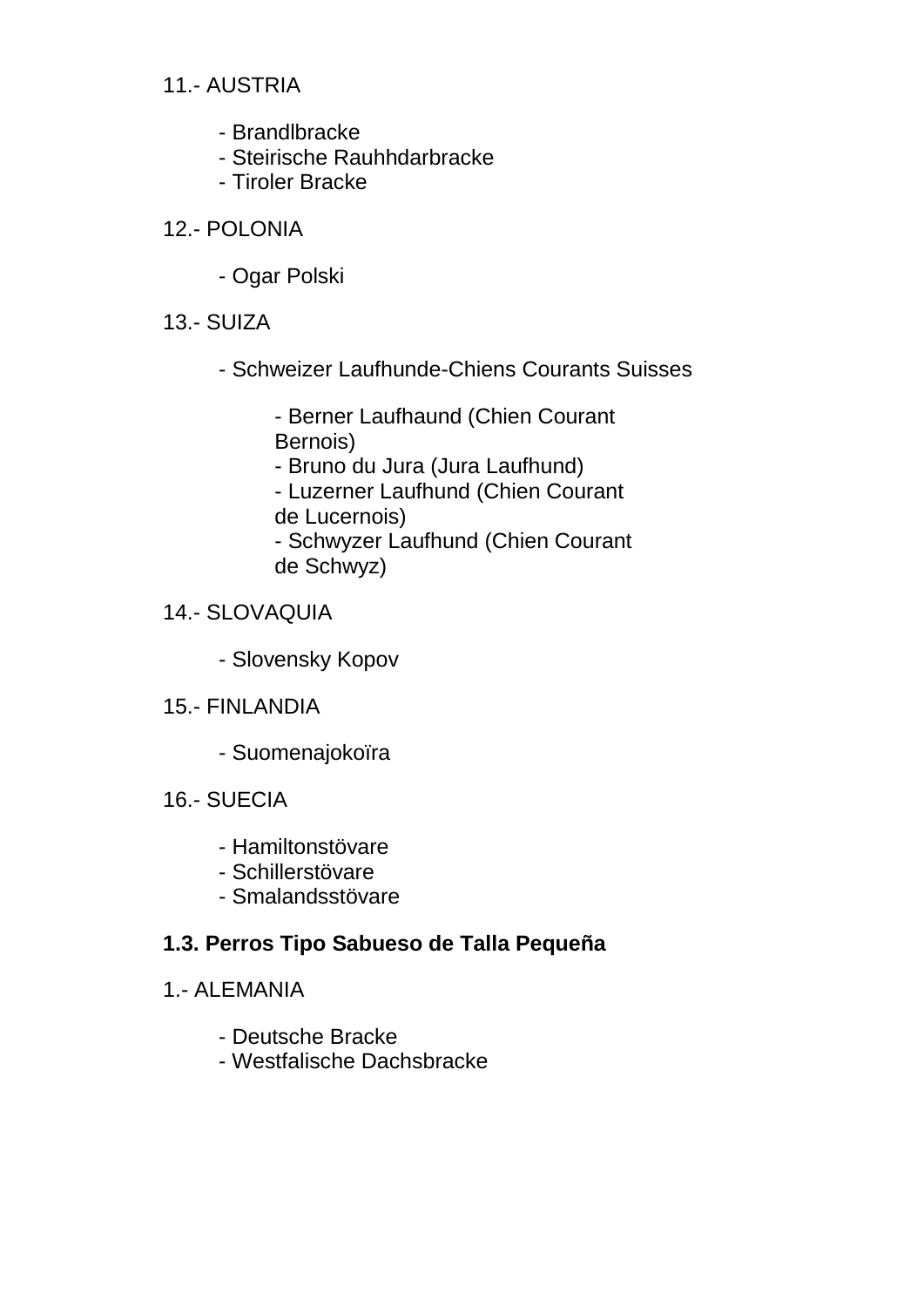#### 2.- FRANCIA

-

- Basset Artésien Normand
- - Basset Azul de Gascuña
- - Basset Fauve de Bretagne
	- Grand Basset Griffon Vendéen
	- Petit Basset Griffon Vendéen

#### 3.- GRAN BRETAÑA

- Basset Hound
- Beagle
- 4.- SUIZA

- Schweizerische Niederlaufhunde-Petits Courants Suisses

> - Berner Niederlaufhund (Petit Courant Bernois)

- Petit Courant du Jura (Jura-Niederlaufhund)

- Luzerner Niederlaufhund (Petit Courant Lucernois)

- Schwyzer Niederlaufhund (Petit Courant Schwyzois)

- 5.- SUECIA
	- Drever

#### **SECCIÓN 2: Perros de Rastro**

1.- ALEMANIA

- Sabueso de Sangre de Baviera (Bayrischer Gebirgsschweisshund)

- Hannover'scher Schweisshund